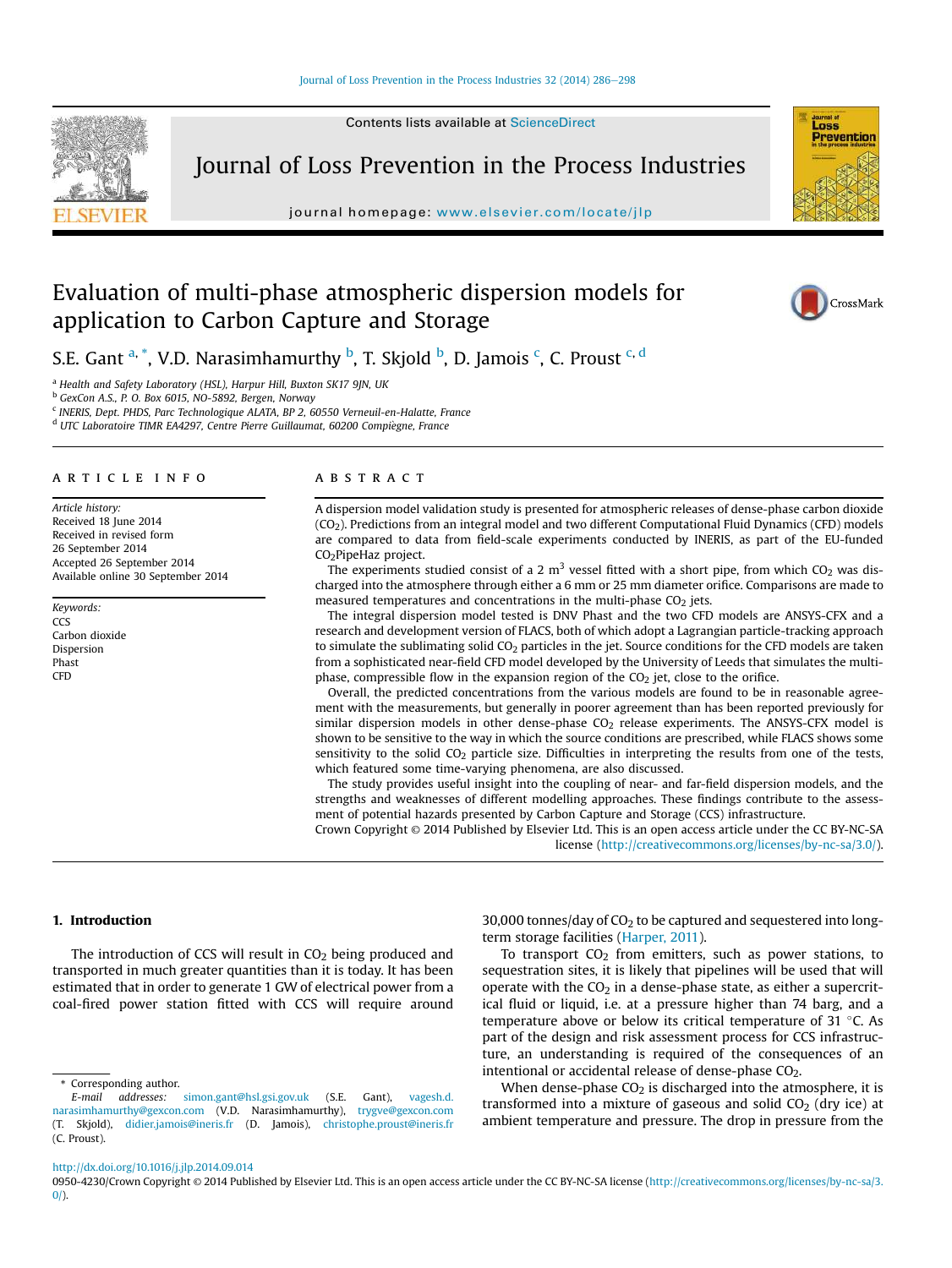operating conditions to atmospheric pressure is also accompanied by significant cooling, since  $CO<sub>2</sub>$  has a high Joule-Thomson effect. For  $CO<sub>2</sub>$  at saturation conditions of 300 K and 67 bar, the Joule--Thomson coefficient is approximately 0.9 K/bar (Perry, 2007). In comparison, for nitrogen at a similar temperature and pressure, the Joule-Thomson coefficient is slightly negative at around  $-0.01$  K/ bar. The positive coefficient value for  $CO<sub>2</sub>$  indicates a reduction in temperature with pressure, whereas the small negative value for nitrogen indicates a slight increase in temperature with falling pressure.

This unusual release behaviour of  $CO<sub>2</sub>$  presents a number of challenges for dispersion models that are used to predict the extent of the toxic cloud. This paper provides a review of the recent research in this area, followed by a description of the experiments, modelling and results of the validation exercise that was conducted as part of the EU-funded  $CO<sub>2</sub>$  PipeHaz project.<sup>1</sup>

### 2. Review of related research

Over the last decade, there have been a number of major research projects directed towards understanding the new safety issues presented by industrial-scale CCS. Perhaps the earliest study looking specifically at validation of dense-phase  $CO<sub>2</sub>$  dispersion models was undertaken in support of BP's Decarbonised Fuels 1 (DF1) project, in which it was planned to capture  $CO<sub>2</sub>$  emitted from the Peterhead power station in the UK and sequester it in the Miller oilfield under the North Sea. As part of this project, experiments were conducted at the GL Noble Denton Spadeadam test site and a number of consultancies performed dispersion model predictions. Some results from the MMI Engineering contribution to that project were published by Dixon and Hasson 2007 and Dixon et al. 2009. In the first of their two papers, results were presented using the CFD code ANSYS-CFX, in which the solid  $CO<sub>2</sub>$  particles in the jet were modelled using a transported scalar to represent the particle concentration. This approach was taken to avoid the additional computing time associated with the alternative particletracking approach. However, one of its limitations was that in calculating the heat and mass exchange between the particles and the gas phase it was necessary to assume a constant particle diameter. The  $CO<sub>2</sub>$  gas distribution within the jet may have therefore been poorly predicted, since the sublimation rate increases as the particle size decreases in the jet. In addition, the particle temperature was assumed to remain constant at the sublimation temperature of  $-78$  °C, i.e. a "boiling" assumption was made. In their second paper (Dixon et al., 2009), solid  $CO<sub>2</sub>$  particles were modelled using a Lagrangian particle-tracking approach. However, the particles were still assumed to remain at a constant temperature of  $-78$  °C, whereas in reality the particle temperature is expected to fall in the jet, to perhaps as low as  $-100$  °C. In both of their papers (Dixon and Hasson, 2007; Dixon et al., 2009), scales were omitted on the axes of graphs showing the comparison of model predictions against experiments, due to confidentiality of the experimental data.

E.ON have published a number of studies in support of their proposed CCS programme (Mazzoldi et al., 2008a, 2008b, 2011; Hill et al., 2011). The most relevant of these, for the present work, are by Mazzoldi et al. (2011) and Hill et al. (2011), which considered atmospheric dispersion from pipelines and vessels. The former paper compared simulations from the heavy gas model ALOHA to the CFD model Fluidyn-Panache. Although the work focused on discharges of dense-phase  $CO<sub>2</sub>$  from a 100 bar release, only the gaseous stage of the discharges were modelled. The bulk of the analysis consisted of comparisons between the two models, rather than validation against experimental data.

Hill et al. (2011) presented CFD and Phast simulations of densephase  $CO<sub>2</sub>$  releases from a 0.5 m diameter hole in a pipeline, located at an elevation of 5 m above flat ground. CFD simulations were performed using the ANSYS-CFX code with a Lagrangian particletracking model for the solid  $CO<sub>2</sub>$  particles. To examine the effect of the particle size, Hill et al. (2011) performed simulations using three different particle size distributions: from 10 to 50  $\mu$ m, 50 to 100  $\mu$ m and 50 to 150  $\mu$ m. Simulations were also performed using no solid CO<sup>2</sup> particles. The results showed that sublimation of the particles led to cooling of the  $CO<sub>2</sub>$  plume, which affected its dispersion behaviour, but the results were relatively insensitive to the particle size. Predicted gas concentrations were lower using Phast version 6.6 than with ANSYS-CFX, but there was no comparison of model predictions to experiments.

One of the differences between the ANSYS-CFX model used by Hill et al. (2011) and that used in the present study is that Hill et al. (2011) used a Lagrangian model that did not account for the effect of turbulence on the dispersion of the solid  $CO<sub>2</sub>$  particles. The particle tracks were not spread throughout the plume but instead followed closely the plume centreline. Ignoring turbulent dispersion effects can have a significant influence on the model predictions, particularly the temperature. Turbulence has the effect of bringing particles into contact with parts of the jet at a higher temperature and lower  $CO<sub>2</sub>$  concentration. This tends to increase the rate of sublimation and increase the radius of the region cooled by the sublimating particles.

DNV Software has produced several key papers on  $CO<sub>2</sub>$  release and dispersion modelling (Witlox et al., 2009, 2011, 2012). In the first of these, Witlox et al. (2009) described an extension to the existing model in Phast version 6.53.1 to account for the effects of solid  $CO<sub>2</sub>$ . The modifications consisted principally of changing the way in which equilibrium conditions were calculated in the expansion of  $CO<sub>2</sub>$  to atmospheric pressure, to ensure that below the triple point, conditions followed the sublimation curve in the phase diagram. Furthermore, two-phase vapour/solid effects instead of vapour/liquid effects were included downstream of the orifice, after the  $CO<sub>2</sub>$  jet had depressurised to ambient pressure. Although the revised model was validated against experimental data, the measurements were confidential and were not reported. In the second paper (Witlox, 2010), the results of a sensitivity analysis were reported for both liquid and supercritical  $CO<sub>2</sub>$  releases from vessels and pipes, using the revised Phast version 6.6 model. Again, no experimental validation was presented due to data confidentiality. In more recent work (Witlox et al., 2012), results were finally compared to experimental data that was made publicly available as part of the  $CO<sub>2</sub>$ PipeTrans joint industry project.<sup>2</sup> These experiments, which were originally funded by BP and Shell, consisted of above-ground, horizontal releases of supercritical and liquid  $CO<sub>2</sub>$ , using orifice diameters from  $\frac{1}{4}$  to 1<sup>n</sup> diameter (6.5 mm to 25.4 mm). The measured flow rates were predicted by Phast with an error of less than 10% and the dispersion model predictions were in good agreement with data (well within the factor-of-two criteria often used to assess the performance of atmospheric dispersion models).

The same Shell experiments were also modelled independently by Shell and HSL using the Shell FRED integral dispersion model, and two different CFD codes, OpenFOAM and ANSYS-CFX (Dixon et al., 2012). Both FRED (Betteridge and Roy, 2010) and the Open-FOAM models assumed Homogeneous Equilibrium (HE) between

<sup>1</sup> http://www.co2pipehaz.eu, accessed 28 January 2014.

http://www.dnv.com/ccs, accessed 28 January 2014.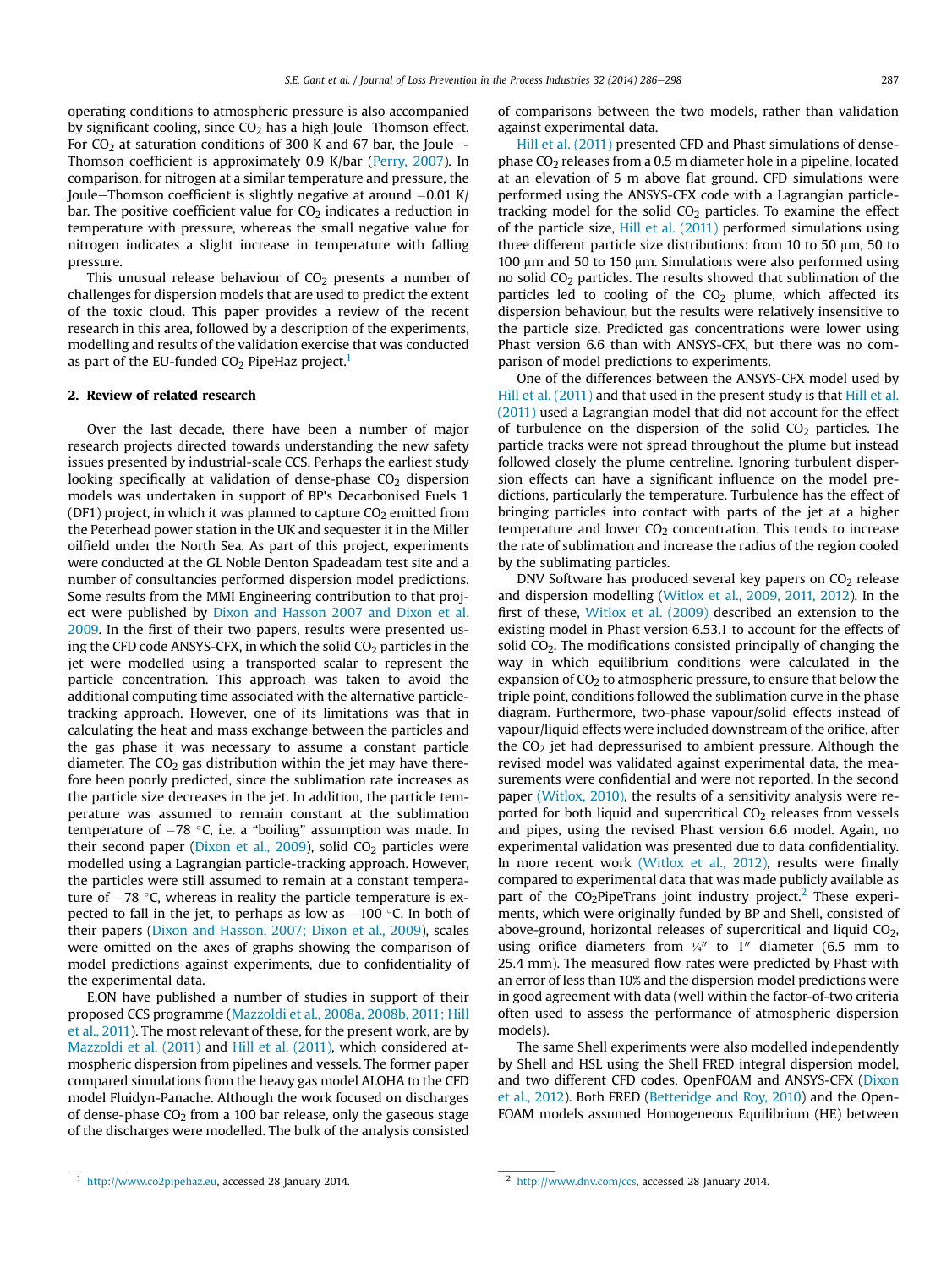the  $CO<sub>2</sub>$  particles and the vapour phase, i.e. the particles and surrounding vapour shared the same temperature and velocity. The ANSYS-CFX model, in contrast, used a Lagrangian particle-tracking approach in which the temperature and velocity of the solids and vapour could differ, depending upon the predicted rates of heat and mass transfer between the two phases. All three models were found to provide generally good predictions of the concentrations along the centreline of the jets, although jet widths were slightly better predicted by FRED than the two CFD models. The results from the two CFD models were similar, despite the differences in their underlying physical basis, which indicated that HE is a reasonable approximation for unimpeded jet releases of that scale, when the solid  $CO<sub>2</sub>$  particle size is small.

TNO have undertaken various relevant studies as part of the CATO2 $^3$  and COCATE $^4$  projects. In their early work, Hulsbosch-Dam et al. (2011) compared CFD model predictions using Fluent to the Phast and ANSYS-CFX dispersion model predictions previously presented by Hill et al. (2011). Significant differences were obtained between the TNO Fluent and E.ON ANSYS-CFX results. Whilst Hill et al. (2011) found that ANSYS-CFX predicted higher concentrations than Phast, Hulsbosch-Dam et al. (2011) found that Fluent predicted lower values. This behaviour was attributed to differences in the implementation of neutral atmospheric boundary layers and the solid  $CO<sub>2</sub>$  particle size in the two CFD codes. Subsequently, Hulsbosch-Dam et al. (2012) developed a semi-empirical model for the solid  $CO<sub>2</sub>$  particle size distribution in  $CO<sub>2</sub>$  jets, which they validated using experimental data for  $CO<sub>2</sub>$  and other superheated liquids. For initial pressures of between 40 bar and 100 bar, and temperatures of between  $-10$  °C and 30 °C, their model predicted the Sauter mean diameter of the  $CO<sub>2</sub>$  particles to be between 1  $\mu$ m and 20  $\mu$ m. The authors noted that for horizontal CO<sub>2</sub> jet releases, such small particles would probably sublimate within the jet, rather than rain-out, although some deposition of solid  $CO<sub>2</sub>$ could occur if the jet impinged on a nearby surface.

The influence of the atmospheric boundary layer and terrain on CO<sup>2</sup> dispersion was investigated further at TNO by Mack and Spruijt (2013a, 2013b), who first validated their OpenFOAM CFD model using data from the Hamburg wind tunnel dispersion experiments and the field-scale Desert Tortoise tests, taken from the REDIPHEM database (Nielsen and Ott, 1995), before going on to simulate a large-scale gaseous  $CO<sub>2</sub>$  release over complex terrain. The results from these final simulations showed that differences in terrain heights of 53 m (from the highest to the lowest point) had an appreciable effect on the dispersion behaviour of the  $CO<sub>2</sub>$  in low wind speeds of 3 m/s, but only a minor influence in high wind speeds of 12 m/s to 16 m/s. As part of the CATO2 project, DNV KEMA and TNO have also recently performed a series of laboratory-based dense-phase CO<sub>2</sub> release experiments (Ahmad et al., 2013a, 2013b), which should provide a useful dataset for future model validation.

The ongoing National Grid COOLTRANS project is probably the most extensive of the current projects aimed at validating dispersion models for dense-phase CO<sub>2</sub> pipeline releases. As part of this project, a comprehensive series of experiments has been conducted at Spadeadam, which has included a series of up to  $2^{\prime\prime}$  (50.8 mm) diameter vent releases, 144 m long, 6" (150 mm) diameter shocktube releases, and both punctures and ruptures of buried pipelines (Cooper, 2012). As part of this project, University College London (UCL) has developed models for pipeline depressurization and outflow (Mahgerefteh et al., 2012), the University of Leeds have developed models for near-field dispersion (Wareing et al., 2013) and Kingston University have developed models for far-field

dispersion (Wen et al., 2013). The same models developed by UCL and University of Leeds are used to provide upstream boundary conditions for the simulations shown in the present paper. As part of the COOLTRANS project, GL Noble Denton is also in the process of developing a semi-empirical source model for releases from pipeline craters (Cleaver et al., 2013) and HSL is preparing a model evaluation protocol for dense-phase  $CO<sub>2</sub>$  dispersion models (Gant, 2012).

At HSL, small-scale experiments are currently in progress to examine the dispersion behaviour of gaseous and liquid  $CO<sub>2</sub>$  releases under well-controlled laboratory conditions. Preliminary results from these experiments have been presented by Pursell (2012). In addition, Webber (2011) presented a methodology for extending existing two-phase homogeneous equilibrium integral models for flashing jets to the three-phase case for  $CO<sub>2</sub>$  and Gant and Kelsey (2012) examined the effect of concentration fluctuations in gaseous releases of  $CO<sub>2</sub>$  on the toxic load. The sensitivity of Phast model predictions to various input conditions for the case of a horizontal dense-phase  $CO<sub>2</sub>$  jet releases was examined by Gant et al. (2013). In their study, seven model inputs were varied: the vessel temperature and pressure, orifice size, wind speed, humidity, ground surface roughness and height of the release. The analysis showed that the orifice size and release height had the greatest influence on the dispersion distance, across the particular range of conditions that were tested.

In addition to the above research, dense-phase  $CO<sub>2</sub>$  releases continue to be studied for the  $CO_2$ PipeTrans and COSHER $^5$  projects.

The contribution of the present work to the ongoing research effort in this field is a validation study in which three different  $CO<sub>2</sub>$ dispersion models are compared against experimental data produced recently as part of the EU-funded  $CO<sub>2</sub>$ PipeHaz project. The key difference of this work, as compared to the previous studies, is that the far-field dispersion models tested here use very detailed source conditions that are taken from solutions of the complex near-field flow, which were produced by the University of Leeds (Woolley et al., 2013). In the various studies reviewed above, integrated source conditions (i.e. simple top-hat shaped profiles) have been used instead. In the analysis presented below, two different techniques for coupling the near- and far-field models are tested and the strengths and weakness of different underlying model assumptions are investigated.

## 3. Experimental arrangement

The apparatus that was used in the INERIS experiments is shown in Fig. 1. Liquid CO<sub>2</sub> was stored in an insulated 2  $\mathrm{m}^{3}$  vessel, mounted on load cells that recorded the weight of the vessel to an accuracy of  $\pm$ 0.5 kg. The mass flow rate from the vessel was calculated by taking the time-derivative of the recorded mass, and this method was estimated to have an accuracy of  $\pm$ 0.2 kg/s. The liquid take off from the vessel was via a 50 mm diameter pipe with a total length of 6.3 m (including the length of pipe both inside and outside the vessel). This was fitted with two balls valves: a manual isolation valve and a remote-actuated control valve, which both offered very low flow resistance. Inside the vessel was a vertical rake of six Ktype thermocouples (with an accuracy of  $\pm 0.25$  °C), which were located on the central axis of the vessel. An additional thermocouple was mounted within the orifice plate at the end of the pipe. KISTLER piezoresistive pressure transducers with an accuracy of  $\pm$ 0.1 bar were used to record the pressure inside the vessel. The pressure was also measured at a position immediately upstream of the orifice using a KULITE transducer with an accuracy of  $\pm 3$  bar.

<sup>&</sup>lt;sup>3</sup> http://www.co2-cato.org/, accessed 28 January 2014.

<sup>4</sup> http://projet.ifpen.fr/Projet/jcms/c\_7861/cocate, accessed 28 January 2014.

<sup>5</sup> http://www.dnvkema.com/innovations/ccs/transport-research/default.aspx, accessed 28 January 2014.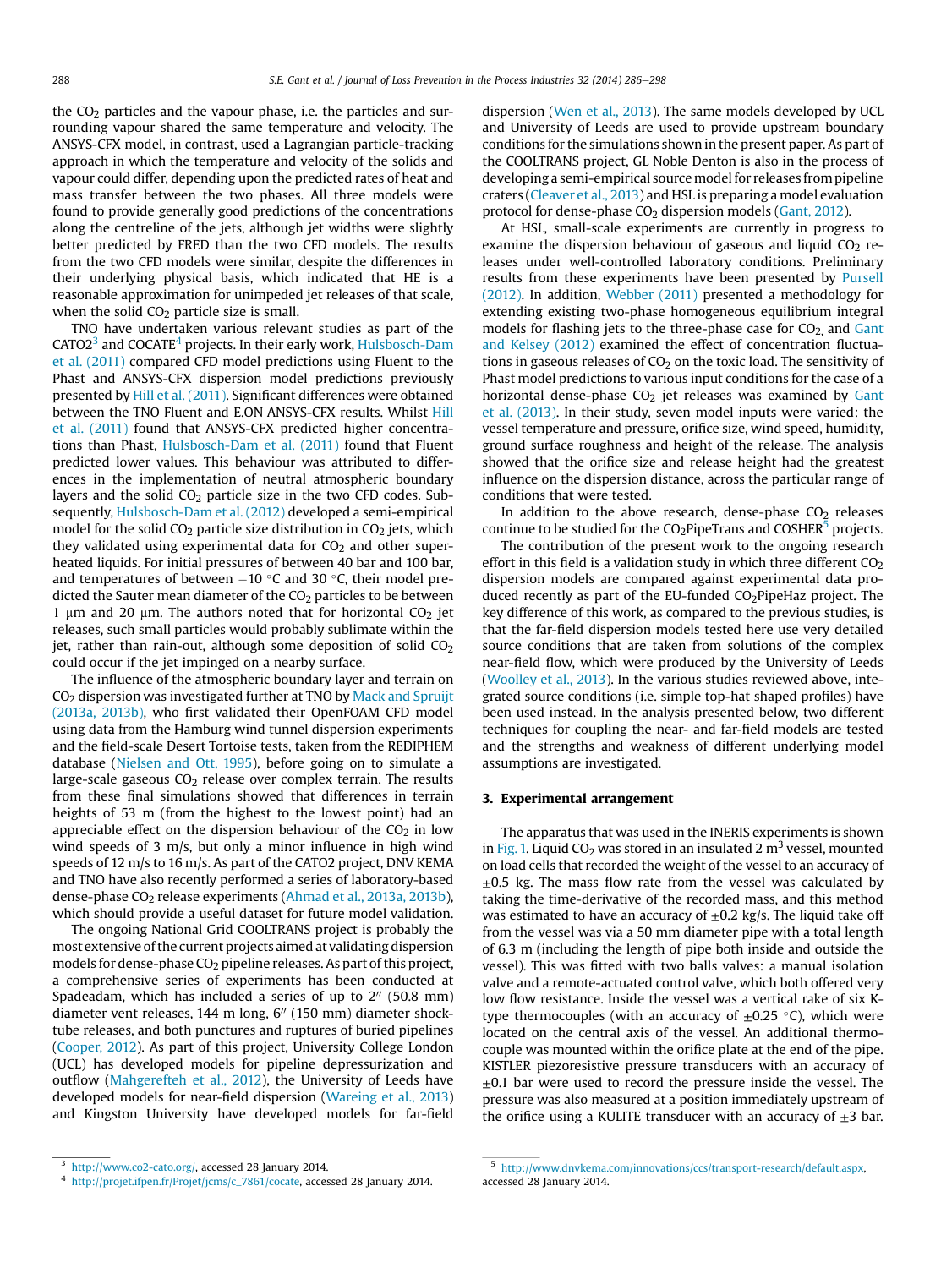

Fig. 1. INERIS experimental arrangement.

The  $CO<sub>2</sub>$  was discharged into an open test pad with instruments mounted on masts at various positions along the axis of the jet, as shown in Fig. 2.

In total, 13 tests were conducted using this apparatus, which were reported (in French) by Jamois et al. (2013). The present work focuses on just two of them: Tests 2 and 8. In Test 2, the thermocouples were located along the axis of the  $CO<sub>2</sub>$  jet at five locations 1 m apart, from 1 m to 5 m from the orifice. Concentrations of  $CO<sub>2</sub>$ were inferred from SERVOMEX paramagnetic oxygen sensors at three positions along the axis of the jet, at 1 m, 3 m and 5 m from the orifice. A different arrangement of thermocouples was used in the jet for Test 8, in which temperatures were recorded at various different heights on six masts that were spaced apart along the axis of the jet at distances of at 1 m, 2 m, 5 m, 10 m, 20 m and 37 m. Thermocouples were also mounted on four masts arranged at right-angles to the axis of the jet, to measure the width of the cloud at a distance of 20 m from the orifice. Oxygen concentrations were measured along the axis of the jet on each of the six masts.

In both Tests 2 and 8, the thermocouples used to measure temperatures in the plume had a diameter of 0.5 mm and a response time of less than a second. Type K thermocouples were selected for their sensitivity in the range of the observations, which was better than other types of thermocouples with the exception of Type T (which was not available in sheathed form with small diameters of 0.5 mm). The releases were also recorded on video using both Infra-Red (IR) and visual cameras.

The estimated measurement uncertainty in the recorded  $CO<sub>2</sub>$ concentrations, which were calculated from the oxygen sensor data, was less than  $\pm 1\%$  v/v CO<sub>2</sub>. It was shown by Jamois et al. (2013) that these derived  $CO<sub>2</sub>$  concentrations were within 1% v/v of the concentrations inferred from the temperature data. However, to determine concentrations from temperatures requires prior knowledge of the  $CO<sub>2</sub>$  liquid fraction at the orifice – which was not measured. The approach taken by Jamois et al. (2013) was to infer the value of the liquid mass fraction from the temperature and concentration data that were both measured at one position, and then to use this value to calculate the concentrations elsewhere in the jet. In the present paper, only the concentration data from the oxygen cell measurements is shown.

The conditions present during Tests 2 and 8 are summarised in Table 1. All of the tests were conducted in a local wind speed of less than 0.1 m/s, in order to avoid the wind affecting the dispersion behaviour of the  $CO<sub>2</sub>$  cloud. Fig. 3 shows the measured pressures and temperatures within the vessel and at the orifice on the  $CO<sub>2</sub>$ phase diagram. The rake of thermocouples in the experiments indicated that there was a degree of thermal stratification within the vessel, with temperatures varying by around 8  $\degree$ C between the



Fig. 2. INERIS Test 8 showing the vapour cloud. The vertical column shown is at a distance of 10 m downstream from the orifice.

#### Table 1 Summary of experimental conditions.

|                                   | Test <sub>2</sub> | Test 8 |
|-----------------------------------|-------------------|--------|
| Average vessel pressure (barg)    | 26.8              | 60.9   |
| Average vessel temperature $(°C)$ | $-9.6$            | 5.9    |
| Orifice diameter (mm)             | 6                 | 25     |
| Height of release (m)             | 15                | 1.5    |
| Ambient temperature $(°C)$        | $-1.0$            | 4.0    |
| Ambient humidity (% RH)           | 90                | 95     |

highest and lowest sensors. The temperatures shown in Fig. 3 are taken from the thermocouple closest to the pipe connection in the vessel.

In Test 2, saturation conditions were present in the vessel and the points shown on the phase diagram (Fig. 3) lie on the liquid--vapour saturation curve. Unfortunately, the pressure transducer at the orifice failed in Test 2, but the dispersion results were consistent with the  $CO<sub>2</sub>$  being in a saturated liquid state in the pipe. In Test 8, a higher initial pressure of around 76 bar was used and the pressure and temperature measurements showed that liquid  $CO<sub>2</sub>$ was released through the orifice.

During the "steady" period of the release in Test 8, the pressure in the vessel fell from 76 bar to 55 bar and the temperature at the pipe inlet fell from  $7 \degree C$  to  $5 \degree C$ , over a 16 s period. Since the orifice diameter was much smaller in Test 2 (6 mm, instead of 25 mm in Test 8), the pressure and temperature change was less significant: a modest reduction from 28 bar to 27 bar and  $-10$  °C to  $-9$  °C, over a 100 s period.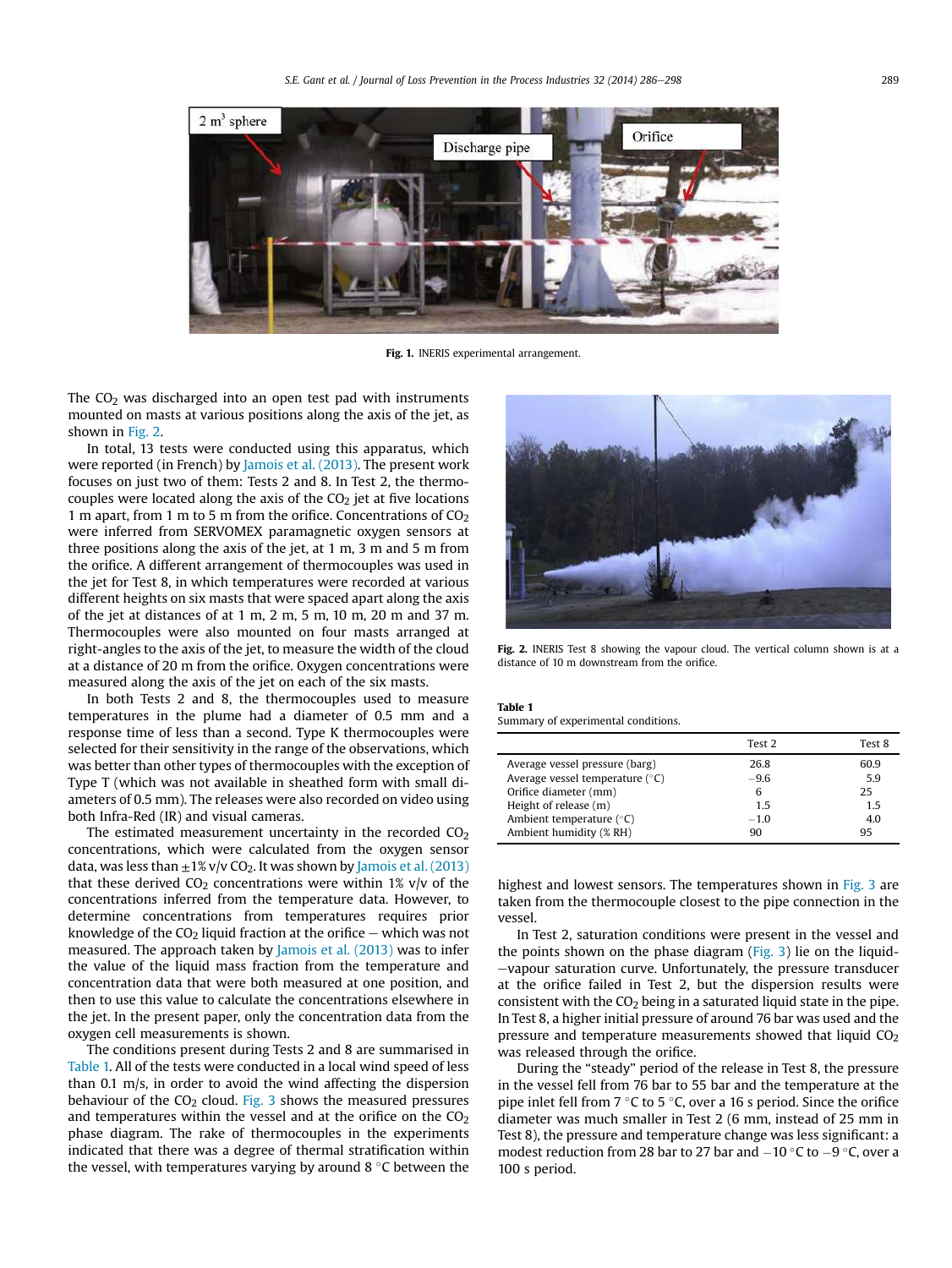

Fig. 3. Measured conditions inside the vessel and the orifice in INERIS Tests 2 and 8.

In order to specify the vessel conditions for the steady-state Phast calculations presented later, the averaged vessel pressures and temperatures shown in Table 1 have been used.

#### 4. Dispersion models

#### 4.1. DNV Phast

Phast is a hazard-assessment software package produced by DNV Software for modelling atmospheric releases of flammable or toxic chemicals (Witlox and Oke, 2008, Witlox, 2010). It includes methods for calculating discharge and dispersion, and toxic or flammable effects. A principal component of Phast is the Unified Dispersion Model (UDM), which incorporates sub-models for twophase jets, heavy and passive dispersion, droplet rainout and pool spreading/evaporation. The model can simulate both unpressurised and pressurised releases, time-dependent releases (steady-state, finite-duration, instantaneous or time-varying), buoyancy effects (buoyant rising cloud, passive dispersion or heavy-gas-dispersion), complex thermodynamic behaviour (multiple-phase or reacting plumes), ground effects (soil or water, flat terrain with uniform surface roughness), and different atmospheric conditions (stable, neutral or unstable).

In the present work, Phast version 6.7 was used, which is described in the papers of Witlox et al. (2009, 2011, 2012). The guidance provided in the Phast version 6.6 release notes on the correct model configuration for  $CO<sub>2</sub>$  releases was followed. The discharge model based on conservation of mass, momentum and energy was used for the expansion from the orifice to ambient pressure (an option called "conservation of energy" in the Phast user interface). For the flow through the orifice, the Phast model was used that allows flashing to take place, rather than the default approach that assumes meta-stable liquid conditions, following the recommendations of Witlox et al. (2012). The use of this flashing model was found to have a significant effect on the results, including a reduction in the mass flow rate at the orifice of more than 50% in Test 2, compared to the meta-stable liquid model prediction.

Phast cannot directly model the vessel, pipe and orifice plate configuration in the INERIS experiments. The "line-rupture" release model in Phast is only applicable for full-bore releases from short pipes, not releases through orifice plates at the end of short pipes. Since the frictional losses along the pipes in the INERIS tests were small compared to the losses through the orifice, simulations were performed using the Phast "vessel" model. The 6.3 m long length of pipe was therefore ignored and the orifice was instead assumed to be on the side of the vessel itself.

In the dispersing jet of  $CO<sub>2</sub>$ , Phast's UDM assumes that the twophase flow is in homogeneous equilibrium. Both Witlox et al. (2012) and Dixon et al. (2012) have shown that this is a valid approximation for free-jet releases of dense-phase  $CO<sub>2</sub>$  through orifices of up to  $2''$  (50.8 mm) diameter. Phast version 6.7 also assumes that the solid  $CO<sub>2</sub>$  particles remain within the dispersing jet and do not deposit on the ground. The previous work also demonstrated this to be a valid approximation in free, unimpeded iets.

#### 4.2. ANSYS-CFX

The ANSYS-CFX dispersion model for two-phase  $CO<sub>2</sub>$  releases used a Lagrangian particle-tracking model to simulate the sublimating solid  $CO<sub>2</sub>$  particles in the jet. The process of sublimation was simulated using the standard droplet evaporation model in ANSYS-CFX version 14 (2011), with suitable Antoine equation coefficients for solid  $CO<sub>2</sub>$  sublimation. Drag between the  $CO<sub>2</sub>$  particles and surrounding gas phase was calculated using the drag model of Schiller and Naumann (1933) combined with the stochastic dispersion model of Gosman and Ioannides (1981) to account for turbulence effects. Heat transfer between the gas phase and solid particles was modelled using the Ranz-Marshall correlation (1952) and turbulence effects in the gas phase are modelled using the Shear-Stress Transport (SST) model of Menter (1994). These sub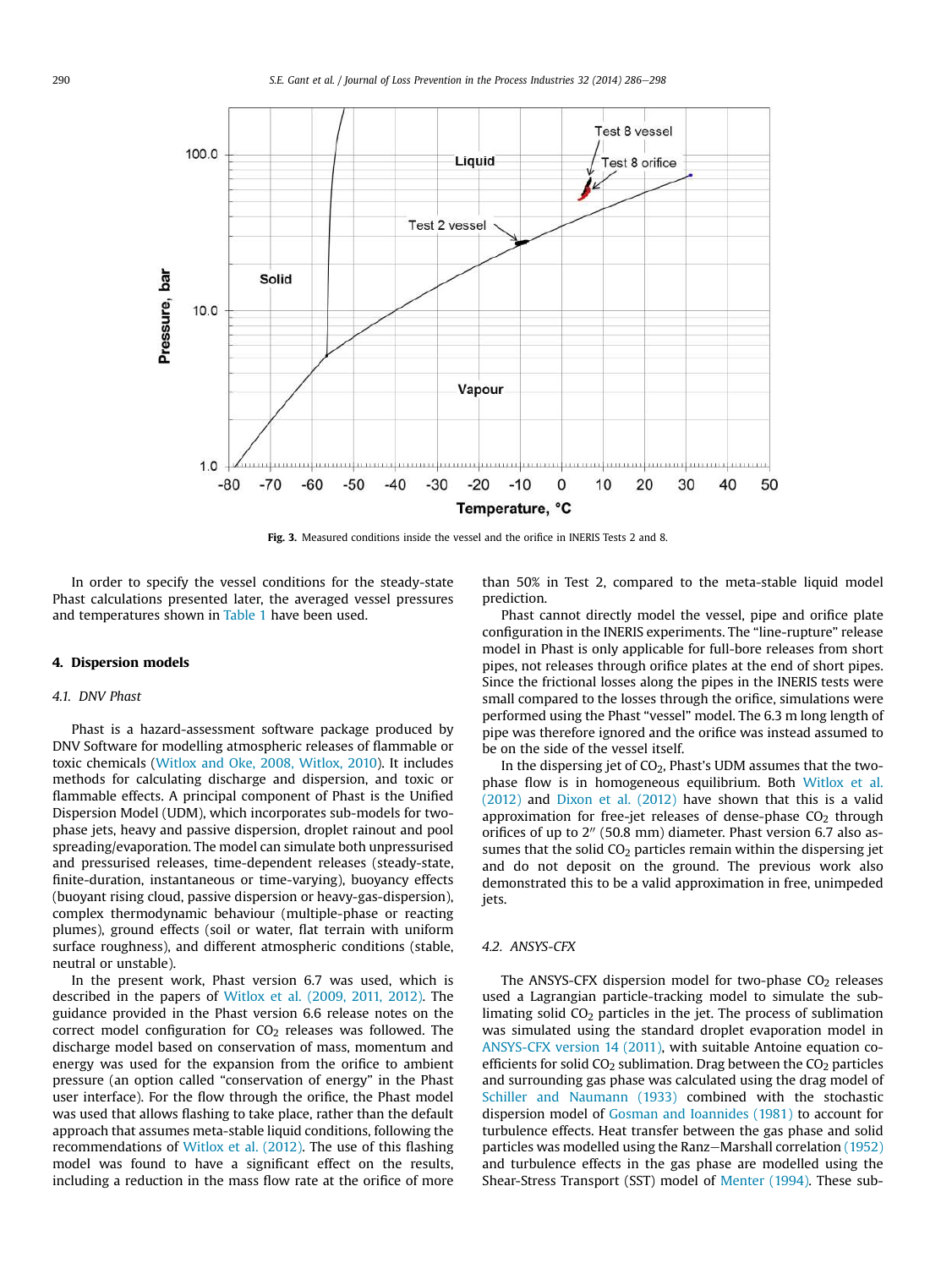models are all available in the standard version of ANSYS-CFX version 14 (2011) and do not require user-coding.

To account for the effects of ambient humidity, the modelled gas phase consisted of a mixture of three components: dry air,  $CO<sub>2</sub>$  gas and water vapour. Each of these three phases was treated as an ideal gas. An additional dispersed-droplet Eulerian phase was used to account for condensed water droplets, which were assumed to have the same velocity as the surrounding gas phase. Source terms in the continuity and energy equations were used to model the process of water vapour condensation and evaporation. A similar approach was used previously by Brown and Fletcher (2003) to model atmospheric plumes from alumina refinery calciner stacks.

The computational grids used with ANSYS-CFX in the present work were unstructured, with tetrahedral cells clustered within the jet and prism-shaped cells along the ground (see  $Fig. 4$ ). Previous tests (Dixon et al., 2012) showed that relatively fine grids are needed to resolve the sublimation process in two-phase  $CO<sub>2</sub>$  jets and therefore in excess of 0.6 million nodes were used in each of the ANSYS-CFX simulations presented here. Tests were performed using grids with roughly twice the number of nodes to confirm that the results were grid independent. A second-order accurate "high resolution" numerical method was used for the convective terms in both the momentum and turbulence model equations.

Source conditions for the  $CO<sub>2</sub>$  jet were prescribed in the ANSYS-CFX model at a location downstream from the orifice where the pressure had fallen to atmospheric pressure. Details of these source conditions are given in Section 4.4. Entrainment boundaries with no imposed wind speed were used on the domain boundaries upstream and downstream of jet. For the thermal boundary conditions, it was assumed that the stability of the atmospheric boundary layer was neutral (Pasquill "D" class). Previous work by Gant et al. (2013) has shown that dense-phase  $CO<sub>2</sub>$  jet dispersion behaviour is insensitive to the imposed wind conditions, due to the dominance of the jet momentum, for  $CO<sub>2</sub>$ concentrations down to 1% v/v (where the wind direction is coflowing with the jet).

## 4.3. FLACS

The two-phase  $CO<sub>2</sub>$  dispersion model in the internal research and development version of FLACS (GexCon, 2011) also used a Lagrangian method for the solid CO<sub>2</sub> particles (Ichard, 2012). The governing equations solved for the continuous phase were the compressible form of the Reynolds-averaged Navier-Stokes (RANS) equations, where turbulence was modelled using a standard k-ε model (Launder and Spalding, 1974; Hjertager, 1982). A two-way coupling between the continuous gas-phase and the dispersed particle-phase was established through source terms in the mass, momentum and energy equations (Peirano et al., 2006). In addition, particle-turbulence interaction was accounted for by source terms in the turbulent kinetic energy and dissipation rate equations (Mandø et al., 2009).

A simplified form of the Maxey & Riley's (1983) original equation was used for the particle momentum equation, based on the analysis of Armenio and Fiorotto (2001). Both the buoyancy force and the drag force were included in the model, but the added-mass force and the Basset history force were ignored, since both are negligible when compared to the drag force (Armenio and Fiorotto, 2001). In addition, the pressure-gradient force term was also omitted, since its influence is small for large particle-fluid density ratios (Armenio and Fiorotto, 2001). The instantaneous fluid velocity seen by the particle, which is an unknown parameter in the particle momentum equation, was modelled through stochastic differential equations. A modified Langevin equation derived by Minier and Peirano (2001) was used for this purpose.

Droplet vaporization was modelled by an infinite liquid conductivity model (Aggarwal et al., 1984, 1995) with corrections to account for convective effects (Abramzon and Sirignano, 1989). Although it is not relevant for the present work, particle deposition and interaction with obstacles can be accounted for in the FLACS model (Crowe, 2006), but particle-particle interactions such as collisions, breakup and coalescence were not taken into account. In addition, humidity effects were not considered in the present version of the model.

The governing equations were solved on a staggered Cartesian grid (see Fig. 4) using a finite volume method. The solver for both the continuous and dispersed phases was second-order accurate. A central-differencing scheme was used for the diffusive fluxes, while a hybrid scheme with weighting between upwind and centraldifferences was used for the convective fluxes. Time-marching was carried out using an implicit backward-Euler scheme and the discretized equations were solved using a BICGStab iterative method with the SIMPLE pressure correction algorithm (Versteeg and Malalasekera, 2007). Further information concerning the FLACS Lagrangian particle-tracking model and its validation can be found in the PhD thesis of Ichard (2012).

The capabilities and limitations of FLACS for modelling vapour dispersion were reviewed previously by Gant and Hoyes (2010). This identified that one of the difficulties in using FLACS for modelling jets was the use of a Cartesian grid, where cells cannot easily be clustered together to refine the shear layers on the jet periphery. An overly coarse grid in these areas may lead to numerical diffusion, which tends to artificially increase the spreading rate of the jet. Another consequence of this grid arrangement is that high-aspect ratio cells are used in the far-field. To minimise the effects of numerical diffusion, in the present work each of the FLACS simulations used around 0.5 million grid cells.

#### 4.4. CFD model source conditions

Both the ANSYS-CFX and FLACS models employed the same source conditions for the CO<sub>2</sub> jet that were taken from University of Leeds near-field model outputs (Woolley et al., 2013). These conditions consisted of radial profiles of velocity, temperature,  $CO<sub>2</sub>$ 



Fig. 4. Grid methodology in (a) FLACS: Cartesian structured mesh; (b) ANSYS-CFX: unstructured tetrahedral mesh.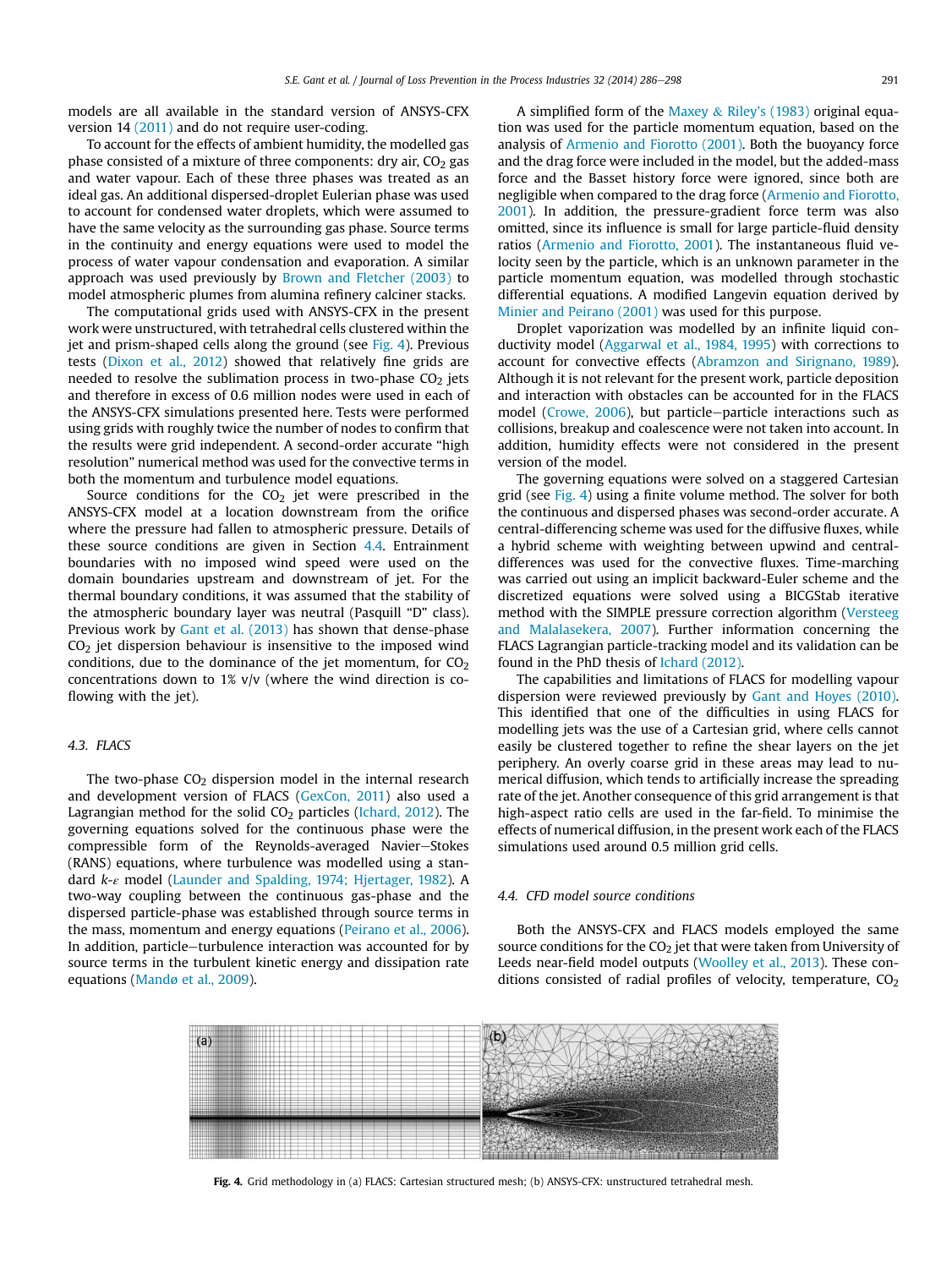solid and gas concentration, turbulent kinetic energy  $(k)$  and turbulence dissipation rate  $(\varepsilon)$ , at a plane located at ten orifice diameters downstream from the actual orifice. This location was chosen since the jet has expanded to reach atmospheric pressure at this point.

The University of Leeds near-field dispersion model used inlet boundary conditions taken from pipe outflow model predictions produced by UCL, which consisted of the velocity, liquid mass fraction and temperature of the  $CO<sub>2</sub>$  at the orifice. Further details of the UCL modelling approach can be found in the paper by Brown et al. (2013).

Two different approaches were tested to interface the University of Leeds near-field model results and the far-field dispersion models. In the first approach (used with both ANSYS-CFX and FLACS), the axisymmetric radial profiles shown in Fig. 5 were used, where the velocity, temperature,  $CO<sub>2</sub>$  solid and gas concentration, k and  $\varepsilon$  varied across the radius of the jet. The same velocity field was used for the gaseous and particulate phases. This approach was complex to implement and involved specifying more than a hundred separate annulus-shaped injection locations for the gaseous and particulate phases in ANSYS-CFX. In the FLACS model, a coarser resolution of the inlet profiles was used which involved 49 separate point leaks across the source area, with just five points across the jet radius. A large number of Lagrangian particles were needed with both codes. For the ANSYS-CFX model, 500 Lagrangian particles were injected at each annulus, giving rise to a total particle count of 86,000 in Test 2 and 56,000 in Test 8. Since FLACS used a transient solver, particles were injected continuously at each time-step until a steady solution was obtained. For Test 2, this meant that around 2.5 million particles were injected over the 4 s duration of the modelled release (125 particles per time-step) and 2.3 million particles in Test 8 over the 15 s release. One of the issues in running simulations on a standard desktop computer with such a high particle count is the computer memory requirements.



Fig. 5. Inlet profiles used by the CFD models for INERIS Tests 2 (left) and 8 (right): - University of Leeds near-field model results; --: averaged (top hat) profiles.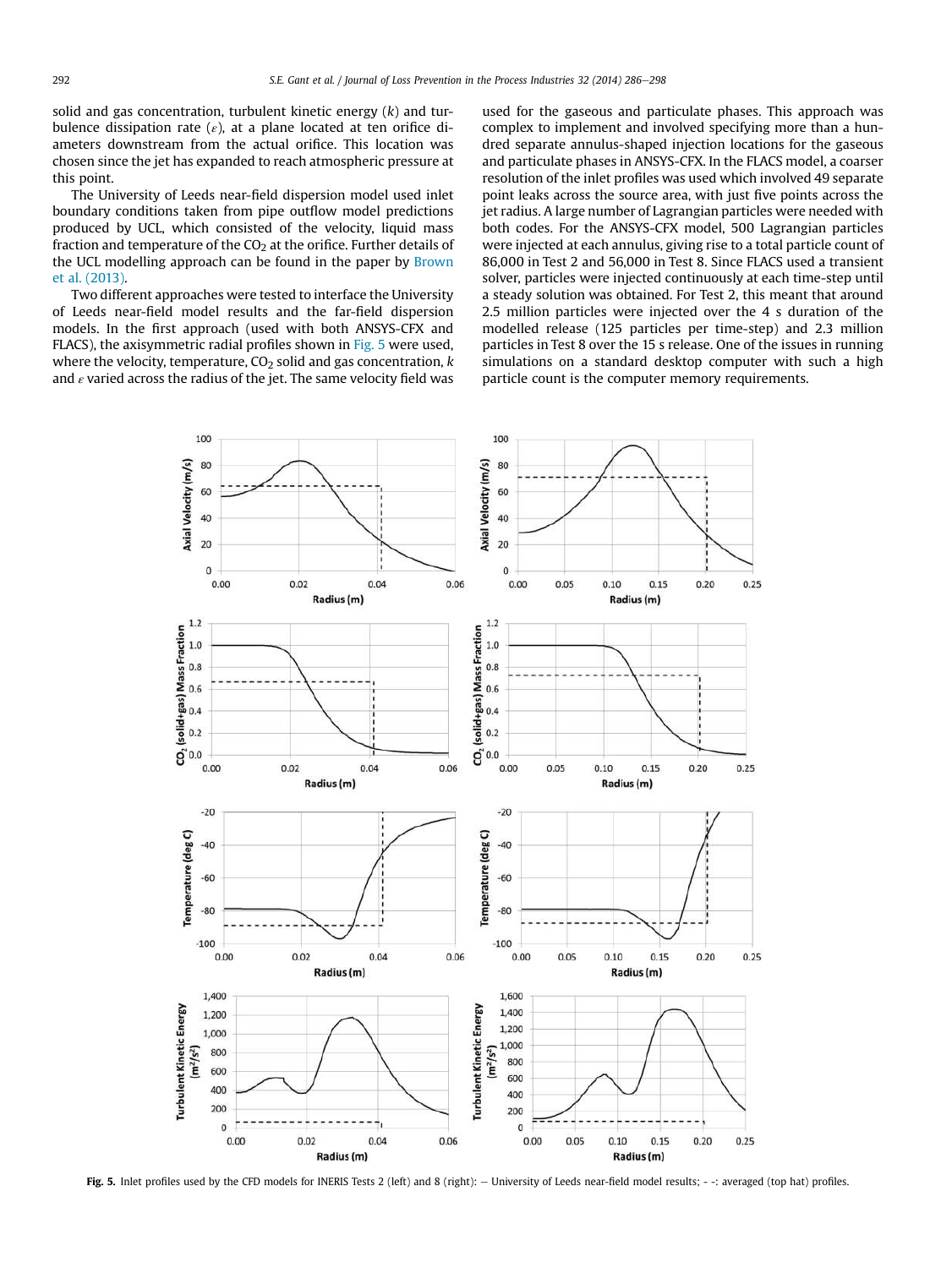The second approach for modelling the  $CO<sub>2</sub>$  source conditions (tested only with ANSYS-CFX) used the averaged (top-hat shaped) profiles shown in Fig. 5. These simpler source conditions were derived from the radial profiles by integrating across the source area whilst conserving mass, momentum and volume flux. The mean velocity was calculated from the ratio of the integrated momentum flux to the integrated mass flux, and the source area from the ratio of the integrated volume flux to the mean velocity. It was assumed that as the jet depressurizes, the conditions followed the liquid-vapour and then solid-vapour saturation curves in the pressure-temperature phase diagram (Fig. 3). The temperature was then determined from the averaged  $CO<sub>2</sub>$  partial pressure. For the turbulence conditions, k was specified assuming a turbulence intensity of 10%, and  $\varepsilon$  from assuming a turbulence length scale equal to 7% of the source diameter. These conditions are typical of the turbulence levels in jets (see, for example, Versteeg and Malalasekera, 2007). This approach of using 10% turbulence intensity and 7% diameter for the length scale was also used in the previous work of Dixon et al. (2012).

In the ANSYS-CFX model with the averaged source conditions, a total of 10,000 Lagrangian particles were injected at the source. This choice of particle count was based on previous work by Dixon et al. (2012) that showed it to be sufficient to produce results that were independent of the particle count.

The University of Leeds near-field model outputs did not include predictions of the  $CO<sub>2</sub>$  particle size, which is an important input for Lagrangian dispersion models. The size of the solid  $CO<sub>2</sub>$  particles produced by dense-phase  $CO<sub>2</sub>$  releases is uncertain, and it cannot be measured reliably in large-scale releases. Previous work has shown that dispersion models that assume homogeneous equilibrium provide reasonably good predictions of temperatures and concentrations in dense-phase CO<sub>2</sub> jets (Witlox et al., 2012; Dixon et al., 2012). Kukkonen et al. (1993) also showed that homogeneous equilibrium was a reasonable approximation for flashing jet releases of ammonia.

Homogeneous equilibrium models assume that the particles have the same temperature and velocity as the surrounding gas phase, which implies that the particles must be very small. Analysis of CO<sup>2</sup> particle sizes by Hulsbosch-Dam et al. (2012) suggested that the initial  $CO<sub>2</sub>$  particle diameter once the jet has expanded to atmospheric pressure should be in the range  $1-20 \mu m$ .

In the ANSYS-CFX model, the  $CO<sub>2</sub>$  particles were assigned an initial uniform diameter of 20  $\mu$ m at the inlet plane, and their diameter decreased downstream as the particles sublimated within the CO<sub>2</sub> jet, until they had reached a cut-off diameter of 0.01  $\mu$ m, where they were assumed to have sublimated completely and were no longer tracked. A sensitivity test, using a smaller initial particle diameter of 5  $\mu$ m, produced practically identical dispersion results.



In FLACS, the particle size was specified at the inlet plane in Test 2 using a log-normal distribution with a Sauter mean diameter of  $7 \mu$ m, whilst in Test 8 a uniform particle diameter of either 10  $\mu$ m or 20  $\mu$ m was used. For the Test 8 simulations using 10  $\mu$ m particles, numerical instability issues were encountered that meant that 4% of the mass of the solid  $CO<sub>2</sub>$  was not accounted for in the simulations.

# 5. Results

# 5.1. INERIS Test 2

The predicted temperature and concentration along the centreline of the jet for Test 2 are shown in Figs. 6 and 7. Model predictions are shown from Phast, ANSYS-CFX and FLACS, with two results shown from ANSYS-CFX, using either the radial inlet profiles from the University of Leeds model or the averaged top-hat shaped profiles (see Fig. 5). The experimental values are taken from averaging conditions over 100 s during the steady period of the release (which lasted around 130 s in total), when the temperatures and concentrations remained fairly constant (with the exception of the temperature at the mast nearest to the orifice  $-$  as discussed below).

All of the models predicted temperatures below the experimental measurements, with the exception of the measurement position nearest to the orifice (see Fig. 6). At the four positions further downstream, between 2 m and 5 m, the Phast results were around 10 $\degree$ C lower than the measurements, whilst the FLACS and ANSYS-CFX temperatures were 20  $\degree$ C to 30  $\degree$ C lower. The higher temperatures in the case of Phast may be due to its discharge model predicting a lower mass release rate as compared to that used in the CFD models. Phast predicted a total (gas plus solid)  $CO<sub>2</sub>$  mass release rate of 0.54 kg/s, compared to 0.70 kg/s for the CFD models (from the UCL outflow model, see Brown et al., 2013). The measured release rate was 0.78 kg/s  $\pm$  0.2 kg/s.

The sharp change in the slope of the Phast temperature curve in Fig. 6 was due to the model's treatment of the sublimating  $CO<sub>2</sub>$ particles. From the orifice up to a distance of around 1.1 m, the model predicted progressively lower temperatures as air was entrained into the jet and the  $CO<sub>2</sub>$  particles sublimated. The temperature followed the saturation curve in the phase diagram (Fig. 3) as the partial pressure of  $CO<sub>2</sub>$  decreased. At a distance of around 1.1 m, all of the particles had sublimated and further downstream from there, as air was entrained into the gaseous  $CO<sub>2</sub>$  jet it caused the temperature to rise until eventually it reached the ambient temperature.

All of the models predicted higher temperatures than were measured at the first mast. The measurement here was probably



Fig. 6. Temperature along the centreline of the jet in INERIS Test 2. Fig. 7. CO<sub>2</sub> gas concentration along the centreline of the jet in INERIS Test 2.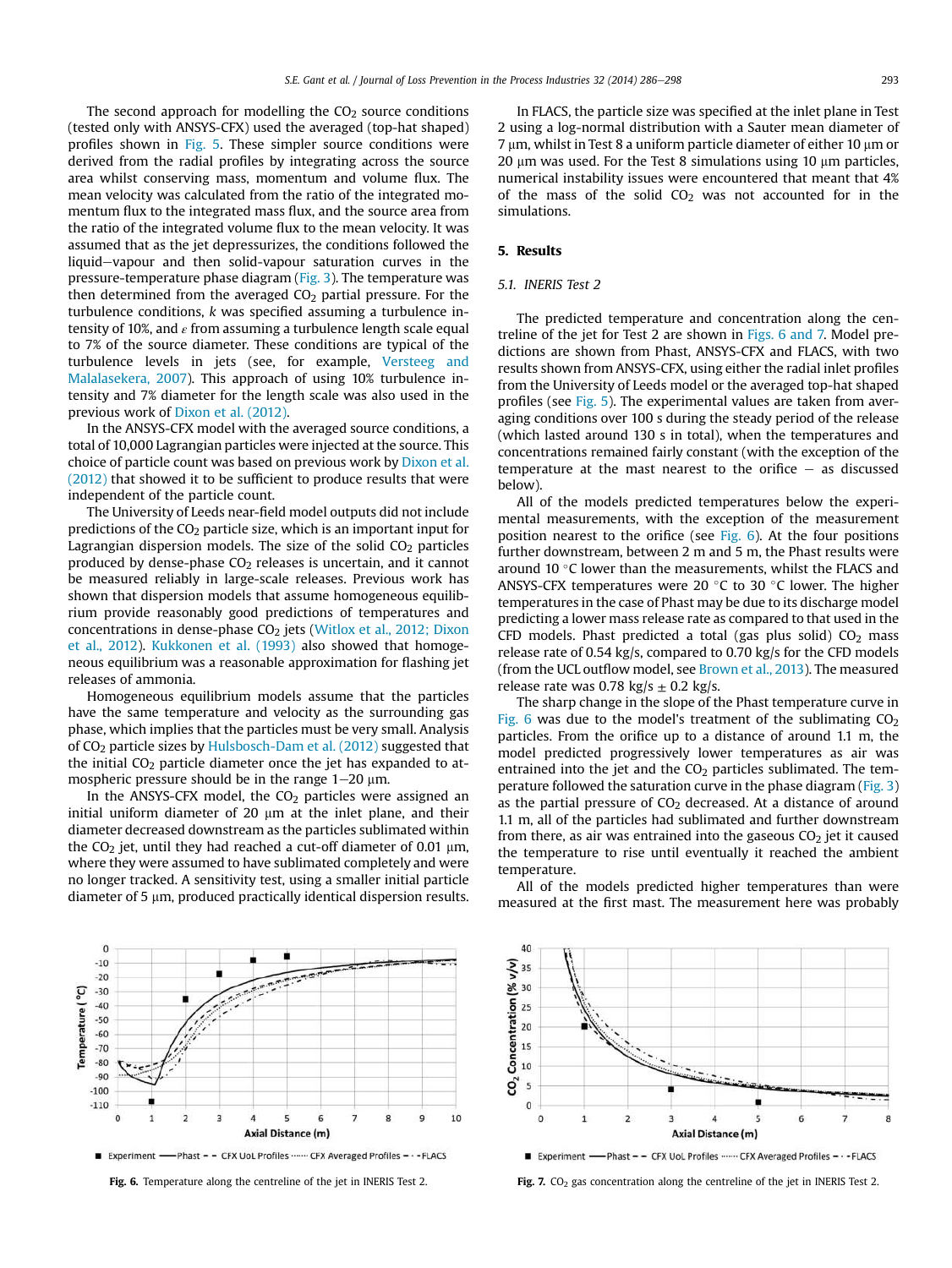unreliable since at times it recorded temperatures as low as  $-180$  °C. It is difficult therefore to draw any conclusions from this particular result, except to conclude that both models and measurements obtained temperatures close to the orifice that were lower than the sublimation temperature at atmospheric pressure of  $-78$  °C.

The FLACS predictions differed from ANSYS-CFX, despite both models using the same inlet profiles and both models being based on the same underlying principle of Lagrangian particle tracking. In the near-field, the FLACS temperatures reached a minimum temperature of  $-92$  °C, compared to  $-83$  °C with ANSYS-CFX. One possible explanation for this behaviour is the smaller  $CO<sub>2</sub>$  particle size in the FLACS model, which used a Sauter mean diameter of 7 µm. However, tests conducted with ANSYS-CFX showed that it produced practically identical results using an initial particle diameter of 5  $\mu$ m instead of 20  $\mu$ m. Another potential reason for the lower temperature with FLACS is the use of a Cartesian grid which may have under-resolved the shear layers on the edge of the expanding jet. This could have led to numerical diffusion effects, which would artificially increase the jet spreading rate, leading to higher entrainment rates and lower temperatures. However, a relatively fine grid of around 0.5 million cells was used in the FLACS simulations, so these effects should be small. A more likely explanation is the resolution of the source profiles. FLACS used just 5 points across the source radius, whereas ANSYS-CFX used around 47 cells and 172 separate particle injection locations across the source radius to resolve the profiles shown in Fig. 5.

Further downstream in the jet, at around 8 m from the orifice, the FLACS temperature started to fall from a maximum of  $-8$  °C, rather than continue to rise to the ambient temperature of  $-1$  °C. The cause of this behaviour may relate to the proximity of the CFD domain outflow boundary, the use of zero wind speed conditions or the transient simulation process.

The temperature at the inlet plane was  $-89$  °C with the version of the ANSYS-CFX model that used the averaged University of Leeds profiles. This low temperature was due to the way in which the averaged source conditions were calculated. The inlet plane was located at a distance of ten orifice diameters downstream from the orifice and the near-field model predictions from the University of Leeds showed that some air was entrained into the jet within this



Fig. 8. Contours of predicted temperature for INERIS Test 2 using ANSYS-CFX with the full University of Leeds inlet profiles (top) and averaged inlet profiles (bottom). Coloured circles show the experimental values. (For interpretation of the references to colour in this figure legend, the reader is referred to the web version of this article.)

near-field region. The resulting average  $CO<sub>2</sub>$  vapour pressure was 56 kPa and, in order to maintain solid-vapour equilibrium, this implied an average temperature of  $-89$  °C.

The Phast predictions of concentration (Fig. 7) were generally within 1% v/v of the ANSYS-CFX values. Close to the orifice, however, the ANSYS-CFX model using the averaged source conditions predicted concentrations that were around 2% v/v higher than Phast's. Both the Phast and ANSYS-CFX model predictions were around  $3-5$  % v/v higher than the measured values at the three measurement positions. This difference is significant, as it is comparable to the Immediately Dangerous to Life and Health (IDLH) concentration for  $CO<sub>2</sub>$  of 4% v/v (NIOSH, 1995). From a hazardassessment perspective, the models predicted conservative concentrations and if the maximum extent of the hazardous cloud is taken to be where the concentration is equal to the IDLH value, the models predict the hazard range to extend approximately twice as far as was measured (6 m as compared to 3 m).

FLACS predicted concentrations that were up to 2% v/v higher than Phast and ANSYS-CFX in the region between 1 m and 4 m from the orifice. However, at a distance of 5 m, where the concentrations approached the IDLH value, the model predictions were all in close agreement with each other (within  $1\%$  v/v).

In terms of the source term treatment in the ANSYS-CFX model, the use of averaged rather than complex radial profiles had a relatively modest effect in Test 2. Fig. 8 shows the predicted temperature field using the two different source conditions and the two results here appear similar in terms of the spreading rate of the jet and the shape of the temperature contours.

## 5.2. INERIS Test 8

In Test 8, temperature measurements were made at the four masts nearest the orifice using five thermocouples on each mast, which were arranged vertically through the jet. In the 16 s release period, measurements on the two masts nearest to the orifice indicated that the jet width changed over time. To illustrate this, the temperatures from the mast at 2 m are shown in Fig. 9. In the first 5 s of the release, the  $CO<sub>2</sub>$  jet was wide and the thermocouples 0.4 m above and below the centreline registered temperatures of around  $-65$  °C. Shortly thereafter, the jet narrowed and the same thermocouples registered temperatures of only around  $-5$  °C in the period between 10 s and 15 s. The initial behaviour in the first 5 s is thought to result from pressure transients produced by opening the valves and the establishment of the jet. The mean temperatures shown in the subsequent plots (Figs. 10 and 12) have therefore been produced by averaging the later "steady" period of the release between 10 s and 15 s. Solid square symbols are used for the mean



Fig. 9. Temperatures recorded in INERIS Test 8 on Mast 2 at five different vertical locations 0.2 m apart, from 0.4 m below the jet centreline to 0.4 m above.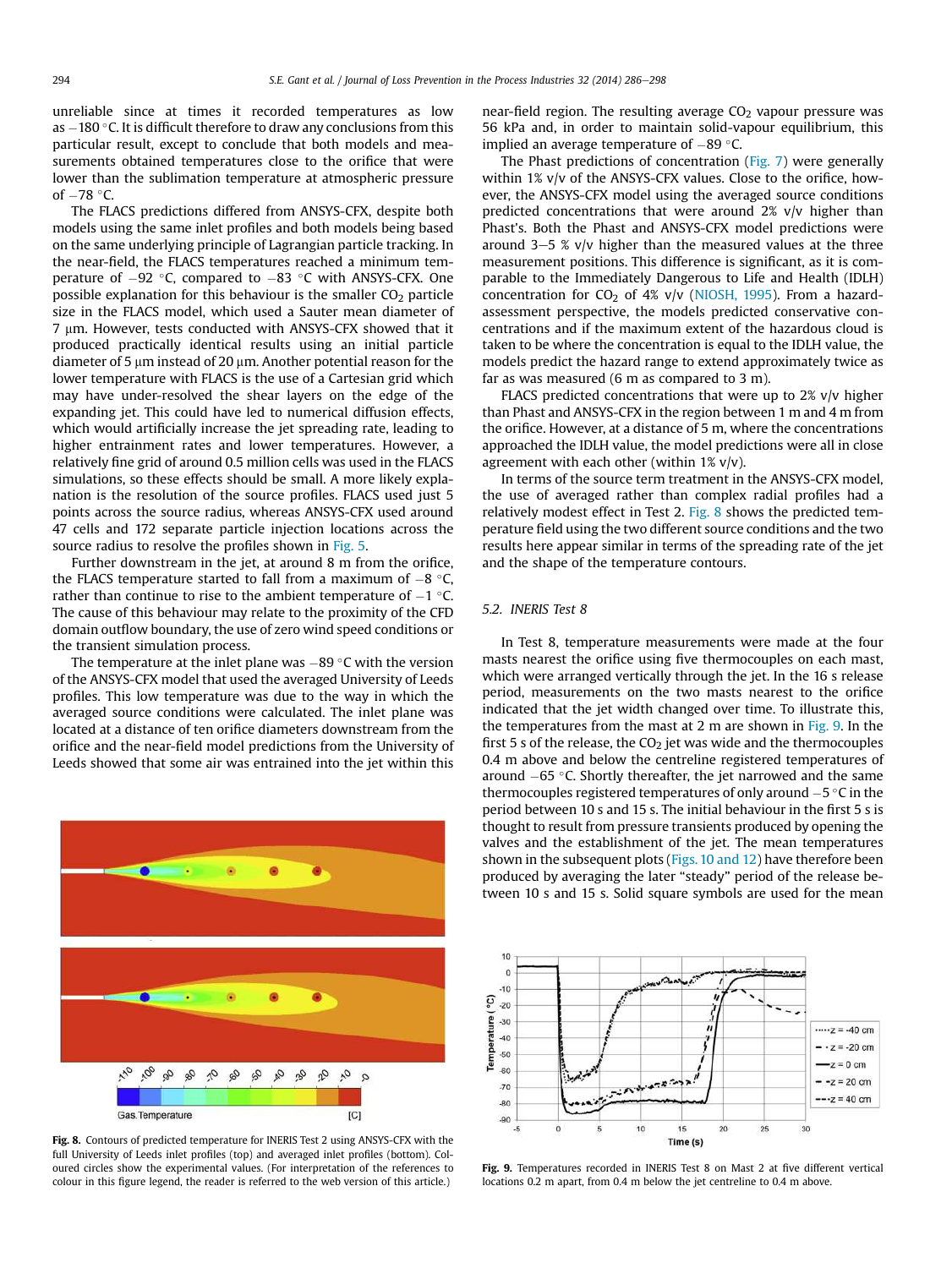

Fig. 10. Temperature along the centreline of the jet in INERIS Test 8.



Fig. 11.  $CO<sub>2</sub>$  gas concentration along the centreline of the jet in INERIS Test 8.



Fig. 12. Vertical profiles of temperature 5 m downstream from the orifice for INERIS Test 8.

temperature and an error bar is used to show the minimum temperature recorded during the earlier part of the release.

Regarding the oxygen cell measurements, the first two masts nearest the orifice produced unreliable measurements due to the low temperatures and high velocity flow. At the remaining masts, the concentrations showed a similar trend to the temperatures, with slightly higher initial  $CO<sub>2</sub>$  concentrations decreasing over time to reach a lower plateau. The mean concentrations shown in the model comparisons (Fig. 11) are the averaged values during the



Fig. 13. Contours of predicted temperature for INERIS Test 8 using ANSYS-CFX with the full University of Leeds inlet profiles (top) and averaged inlet profiles (bottom). Coloured circles show the experimental values on the masts located at 1 m, 2 m, 5 m, 10 m, 20 m and 37 m from the orifice. (For interpretation of the references to colour in this figure legend, the reader is referred to the web version of this article.)

later, steady period of the release, and an error bar is used to show the maximum concentration recorded at earlier times.

The predicted temperatures and concentrations along the centreline of the jet are compared to the measurements in Figs. 10 and 11. The models produced a wide range of predicted temperatures. For example, at 10 m downstream from the orifice, the FLACS model with 20  $\mu$ m particles predicted a temperature of  $-73$  °C whereas the ANSYS-CFX model with the full radial jet inlet profiles predicted a temperature of only  $-10$  °C. The differences are less significant in terms of  $CO<sub>2</sub>$  concentration, but the disparity between minimum and maximum predictions is still around 8% v/v (i.e. twice the IDLH). The FLACS model using the same inlet profiles and particle size as the ANSYS-CFX model consistently produced between 3 and 7% vol/vol higher concentrations.

The Phast model and the ANSYS-CFX model using the averaged source conditions produced predictions in close agreement with each other, but consistently under-predicted the temperatures by up to 20 $\degree$ C and over-predicted the concentrations by up to 8% v/v. The ANSYS-CFX predictions with the University of Leeds inlet profiles show the best agreement with the mean concentrations of all the different models, but still over-predicted the temperatures by up to 35 $\degree$ C at all but the first measurement position.

The fact that the ANSYS-CFX model is sensitive to the choice of inlet boundary conditions is at odds with the behaviour observed in the previous Test 2 results. To investigate whether it resulted from the inlet turbulence levels, a simulation was performed using the University of Leeds inlet profiles for all parameters except  $k$  and  $\varepsilon$ , for which the averaged top-hat shaped profiles were used. The results from this test are not shown, but they did not exhibit a significant change in behaviour from the results using the full radial profiles for  $k$  and  $\varepsilon$ , so it seems unlikely that the initial turbulence levels were responsible for producing overly high levels of entrainment.

The reason for the differences in model behaviour using the two inlet profiles appears to have been related to the behaviour of the solid  $CO<sub>2</sub>$  particles, which sublimated more slowly with the averaged source conditions (Fig. 14). Using the averaged source conditions, the particles released across the source were in equilibrium with the surrounding vapour. The source temperature and  $CO<sub>2</sub>$ vapour concentration was such that particles could not sublimate until air had been entrained into the jet. In contrast, with the University of Leeds radial inlet profiles, the concentration and temperature varied across the width of the jet and released particles (whose trajectory was perturbed by turbulent dispersion) soon encountered regions of the flow where they could rapidly sublimate.

The FLACS predictions showed a significant sensitivity to the size of the solid  $CO<sub>2</sub>$  particles. Using an initial particle diameter of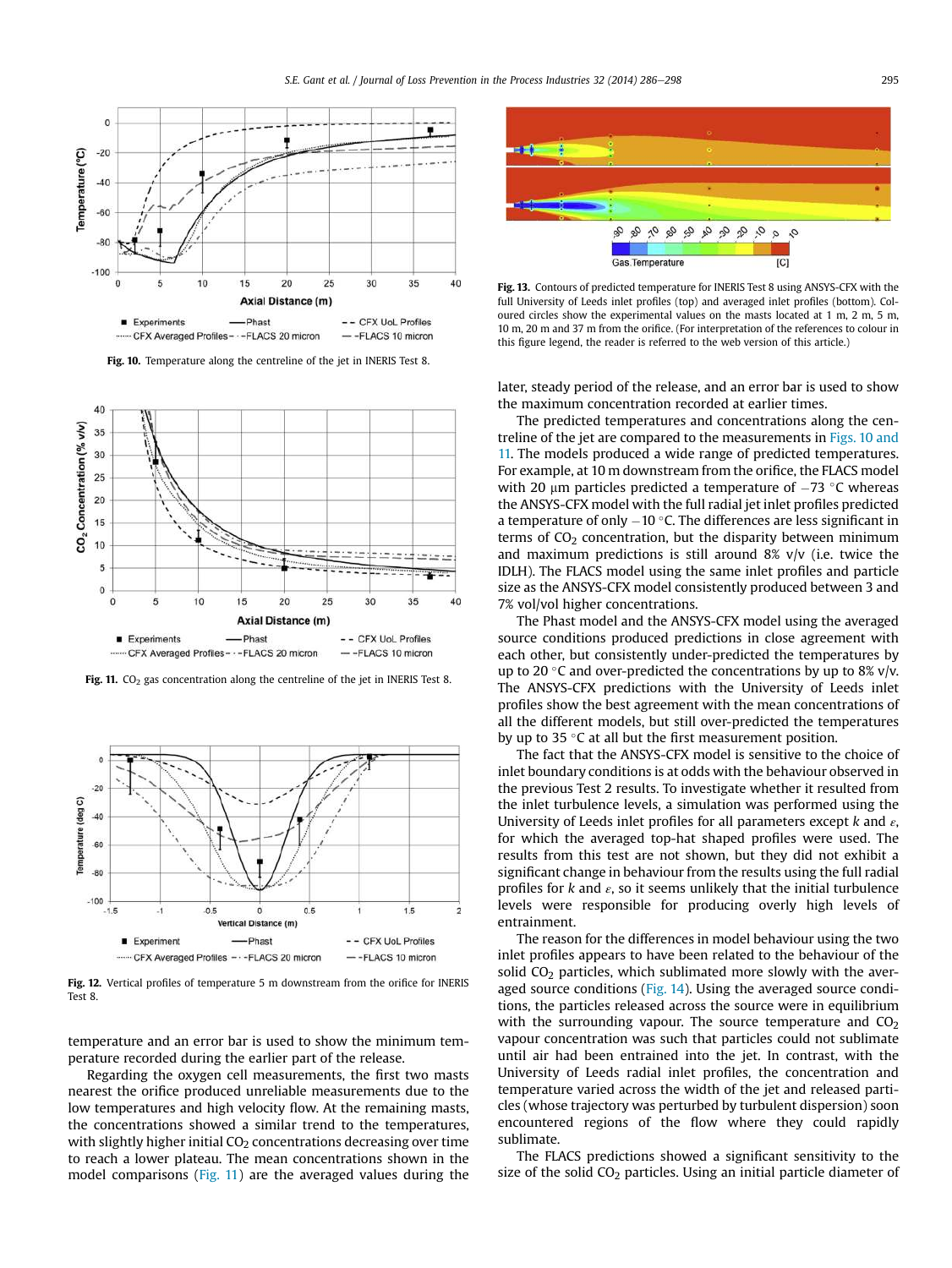

Fig. 14. Solid  $CO<sub>2</sub>$  particle trajectories coloured according to the particle temperature in INERIS Test 8 using ANSYS-CFX with the full University of Leeds inlet profiles (top) and averaged inlet profiles (bottom). Black symbols show the location for the thermocouples used in the experiments, located at 2 m, 5 m and 10 m from the orifice.

20  $\mu$ m produced temperatures around 35 °C lower than those predicted using 10  $\mu$ m particles at a distance of 10 m. These differences persisted into the far-field and even at 40 m downstream, there were still differences of around 12 $\degree$ C. This behaviour was not observed with the ANSYS-CFX model, which produced practically identical results using either 20  $\mu$ m or 5  $\mu$ m particles. Such a high sensitivity to the particle size is in contrast to the previous trends observed by Hill et al. (2011) and Kukkonen et al. (1993). One possible explanation is that the numerical instability problems that were encountered in the simulations with  $10 \mu m$  particles, which meant that 4% of the solid  $CO<sub>2</sub>$  mass was not accounted for by the model, produced a significant effect on the temperatures and concentrations.

Fig. 12 shows that the differences between the two FLACS results persisted across the width of the jet. The graph also shows that both the 10  $\mu$ m and 20  $\mu$ m FLACS models predicted the jet to spread more rapidly than the ANSYS-CFX and Phast predictions. The jet therefore reached the ground sooner, which led to a reduction in the air entrainment rate into the jet. This may explain the concentration behaviour shown in Fig. 11, where the slope of the two FLACS curves decreases at a distance of around 20 m, due to the reduced entrainment.

# 5.3. Discussion

The performance of the dispersion models presented above for the INERIS Tests 2 and 8 (Figs.  $6-14$ ) is generally poorer than that observed previously in other dense-phase  $CO<sub>2</sub>$  jet validation studies by Witlox et al. (2012) and Dixon et al. (2012). In the Dixon et al. (2012) study, the ANSYS-CFX model predictions were mostly within  $1-2$  % vol/vol of the CO<sub>2</sub> concentration measurements, and within  $5^{\circ}$ C of the measured temperatures. Despite using the same model, in the present work these differences were between 3 and 5% vol/vol in  $CO<sub>2</sub>$  concentration and 5–35 °C in temperature.

There are two main differences between the Dixon et al. (2012) work and the present study. Firstly, the way in which the jet inlet boundary conditions in the ANSYS-CFX model were specified was different. In the Dixon et al. (2012) work, the boundary conditions were specified using averaged (top-hat shaped) profiles produced by an integral model for outflow and jet expansion (the Shell FRED model, Betteridge and Roy, 2010), instead of the near-field model of University of Leeds (Woolley et al., 2013). The FRED model makes a number of assumptions concerning conservation of mass, momentum and energy, and assumes homogeneous equilibrium between the two phases, whilst the University of Leeds model solves the axisymmetric, compressible Reynolds-averaged Navier-Stokes equations and allows for a degree of phase slip. Although this choice of inlet boundary conditions clearly has an effect (as demonstrated by the marked difference in results when the University of Leeds source profiles were averaged), this probably does not explain all of the differences.

The second potential reason for the differences relates to the experimental arrangements. In the Shell experiments studied by Dixon et al. (2012), the liquid  $CO<sub>2</sub>$  was contained in a 24" diameter vessel with a volume of 6.3  $m<sup>3</sup>$ , which was connected at one end to an inclined pipe filled with liquid  $CO<sub>2</sub>$  at the same conditions as within the vessel. The inlet to this inclined pipe was then connected to a nitrogen reservoir at a constant supply pressure, in order to produce a steady discharge from the orifice. Pressures upstream of the orifice were maintained at around 145 barg and 127 barg in the two free-jet releases examined by Dixon et al. (2012) (Shell Tests 3 and 5), which used orifice diameters of  $\frac{1}{2}$ <sup>0</sup> (12.7 mm) and 1<sup>0</sup> (25.4 mm), respectively. In contrast, in the INERIS experiments, a smaller, isolated 2  $m^3$  vessel was used to contain the liquid CO<sub>2</sub> and in Test 8 the pressure fell from 76 bar to 55 bar over the 16 s release period.

As the vessel pressure falls, the velocity of the  $CO<sub>2</sub>$  jet would decrease and therefore the rate of air entrainment into the jet should also decrease. These effects can balance each other out and result in the concentrations far downstream in the jet remaining relatively unaffected (Gant et al., 2013). However, closer to the orifice, in the region where the measurements were undertaken, the change in  $CO<sub>2</sub>$  mass flow rate and the proportion of solid  $CO<sub>2</sub>$ over time may have affected the temperature and concentration measurements.

Another difference between the Shell and INERIS experiments relates to the interpretation of the measurement data. In the Shell experiments, the oxygen cells were found to have been adversely affected by low temperatures in the jet, and therefore the concentrations used in the model validation study were taken from measurements in the early period of the release, when the oxygen concentration was at its minimum (corresponding to the peak  $CO<sub>2</sub>$ concentration). This matter was discussed by both Witlox et al. (2012) and Dixon et al. (2012). In the INERIS tests, however, the peak in  $CO<sub>2</sub>$  concentrations was considered to result from initial transient behaviour (before the jet had become fully established) and the mean concentrations at a later time were used instead. To provide an indication of the difference between the peak and mean values in the INERIS tests, the peak concentrations are shown using error bars in Fig. 11. Depending upon whether the peak or the mean is taken as the true experimental value, the agreement with various models is different.

To investigate this matter further and provide more precise comparisons of models and measurements, one option would be to perform transient simulations of INERIS Test 8, in order resolve the time-varying behaviour. However, given the computing time and difficulty in interfacing near-field and far-field models, this approach has not yet been pursued.

## 6. Conclusions

Dispersion model predictions from Phast, FLACS and ANSYS-CFX have been compared to measurements from two dense-phase  $CO<sub>2</sub>$ jet release experiments conducted by INERIS, as part of the EUfunded CO<sub>2</sub>PipeHaz project. The first experiment involved a saturated liquid  $CO<sub>2</sub>$  release through a 6 mm orifice and the second a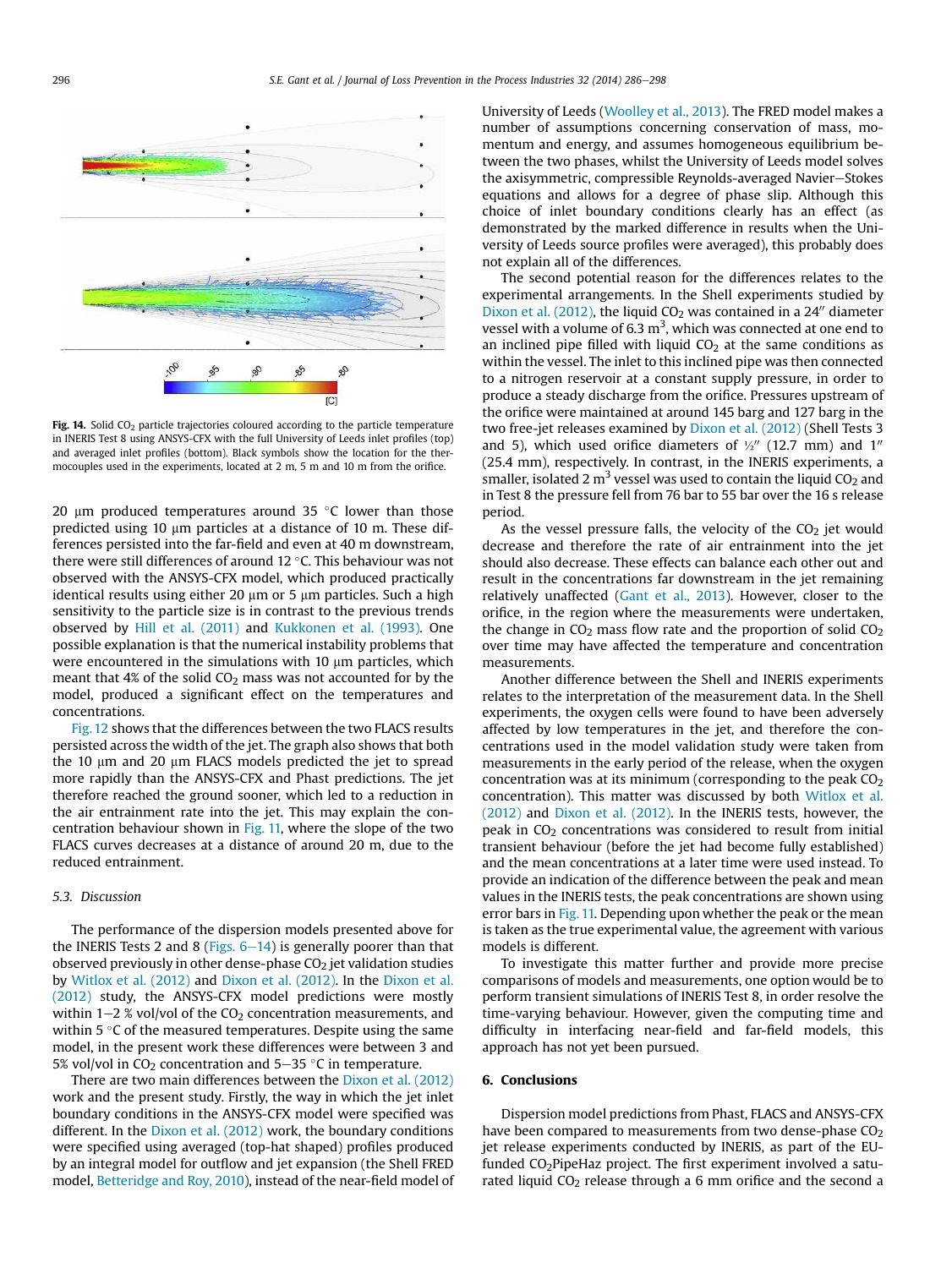pressurized liquid release from an initial pressure of 76 bar through a 25 mm orifice. In both cases, the FLACS and ANSYS-CFX models used inlet boundary conditions for the expanded  $CO<sub>2</sub>$  jet that were taken from a sophisticated near-field CFD model produced by the University of Leeds. Two different ways of interfacing this near-field model to the ANSYS-CFX far-field dispersion model were tested.

Overall, the predicted concentrations from the various models were in reasonable agreement with the measurements, but generally in poorer agreement than has been reported previously for similar dispersion models in other dense-phase  $CO<sub>2</sub>$  release experiments. In the first experiment (INERIS Test 2), all of the models consistently over-predicted the  $CO<sub>2</sub>$  concentrations by between 3 and 7% vol/vol. As a result, the distance from the orifice to the point where the  $CO<sub>2</sub>$  concentration fell to the IDLH value of 4% vol/vol was over-predicted by a factor of two.

In the second experiment with a larger orifice, a wide range of predictions were obtained using the different models. The ANSYS-CFX model was sensitive to the way in which the source conditions were specified (using either radial profiles from the University of Leeds model or averaged, top-hat shaped profiles). The FLACS model also showed significant sensitivity to the initial solid  $CO<sub>2</sub>$ particle size, producing different results with 10  $\mu$ m or 20  $\mu$ m particles, whereas the ANSYS-CFX model showed no sensitivity to the particle size within this range. Comparing the two model predictions to each other, FLACS consistently predicted concentrations of between 3 and 7% vol/vol higher than ANSYS-CFX, despite both models using the same inlet profiles and particle size, and both being based on Lagrangian particle tracking. The cause of this may be related to differences in the resolution of the  $CO<sub>2</sub>$  jet source and the computational grid, but further work is needed to investigate this. Phast produced similar results to the ANSYS-CFX model that used averaged top-hat inlet profiles, i.e. it consistently underpredicted the centreline temperatures by up to 20 $\degree$ C and overpredicted the centreline concentrations by up to 8% v/v.

Whilst the ANSYS-CFX model with the radial jet inlet profiles from the University of Leeds model produced the best predictions of concentration in the second test, it produced fairly poor temperature predictions. The difficulties in interpreting these results were discussed, and it was noted that the experiments exhibited some time-varying behaviour, perhaps related to the pressure falling from 76 bar to 55 bar over the 16 s release period. The dispersion models, on the other hand, assumed jet inlet boundary conditions that remained unchanged over time.

One of the objectives of the present study was to investigate whether far-field  $CO<sub>2</sub>$  dispersion model predictions could be improved by using inlet profiles from the University of Leeds model that simulates the complex multi-phase, compressible jet behaviour close to the release point. Due to the inconsistencies in different far-field model predictions and difficulties in interpreting the measurements (particularly in the second test), further work is needed before definitive conclusions can be made on the merits of this approach. This should include a more thorough investigation of the causes of the differences between FLACS and ANSYS-CFX and examination of other experiments. Whilst the present work has focused on free-jet releases of dense-phase  $CO<sub>2</sub>$ , more complex scenarios should also be examined in the future, such as releases from buried pipelines and impinging jets in congested and/or confined spaces.

#### Acknowledgements

The authors are grateful to the European Commission for funding this work under the 7th Framework Energy Program (Project Reference: 241346). The contribution made to this paper by Simon Gant (HSL) was also part-funded by the Health and Safety Executive (HSE). The contents, including any opinions and/or conclusions expressed, are those of the authors alone and do not necessarily reflect HSE policy. The authors would like to thank the other participants of the CO2PipeHaz project who contributed to this work. In particular, the project coordinators at UCL (Professor Haroun Mahgerefteh and Dr. Sergey Martynov), and the University of Leeds partners (Dr. Robert Woolley, Professor Mike Fairweather and Professor Sam Falle).

#### References

- Abramzon, B., Sirignano, W.A., 1989. Droplet vaporization model for spray combustion calculations. Int. J. Heat Mass Transf. 32, 1605-1618.
- Aggarwal, S.K., Sirignano, W.A., Tong, A.Y., 1984. A comparison of vaporization models in spray calculations. AIAA J. 22, 1448-1457.
- Aggarwal, S.K., Peng, F., 1995. A review of droplet dynamics and vaporization modeling for engineering calculations. J. Eng. Gas Turbines Power 117, 453-461. Ahmad, M., Buit, L., Florisson, O., Hulsbosch-Dam, C., Bögemann-van Osch, M.,
- Spruijt, M., Davolio, F., 2013a. Experimental investigation of  $CO<sub>2</sub>$  outflow from a high-pressure reservoir. Energy Proced. 37, 3005-3017. Ahmad, M., Bögemann-van Osch, M., Buit, L., Florisson, O., Hulsbosch-Dam, C.,
- Spruijt, M., Davolio, F., 2013b. Study of the thermohydraulics of  $CO<sub>2</sub>$  discharge from a high pressure reservoir. Int. J. Greenh. Gas Control 19, 63-73.
- ANSYS, 2011. ANSYS-CFX-solver Theory Guide. Release 14.0, November 2011.
- Armenio, V., Fiorotto, V., 2001. The importance of the forces acting on particles in turbulent flows. Phys. Fluids  $13$ ,  $2437-2440$ .
- Betteridge, S., Roy, S., 2010. Shell FRED Technical Guide. Issue 6.0.
- Brown, G.J., Fletcher, D.F., 2003. CFD prediction of odour dispersion and plume visibility for alumina refinery calciner stacks. In: 3rd Int. Conf. on CFD in the Minerals and Process Industries. CSIRO, Melbourne, Australia, 10-12 December 2003.
- Brown, S., Martynov, S., Mahgerefteh, H., Proust, C., 2013. A homogeneous relaxation flow model for the full bore rupture of dense phase  $CO<sub>2</sub>$  pipelines. Int. J. Greenh. Gas Control 17, 349-356.
- Cleaver, P., Halford, A., Warhurst, K., 2013. Crater size and its influence on releases of  $CO<sub>2</sub>$  from buried pipelines. In: 4th International Forum on Transportation of  $CO<sub>2</sub>$ by Pipeline, Tiratsoo Technical, Clarion Technical Conferences, Gateshead, UK, 19-20 June 2013.
- Cooper, R., 2012. National Grid's COOLTRANS research programme. J. Pipeline Eng. 11, 155-172.
- Crowe, C., 2006. Multiphase Flow Handbook. In: Mechanical Engineering Series. CRC. ISBN 9780849312809.
- Dixon, C.M., Hasson, M., 2007. Calculating the release and dispersion of gaseous, liquid and supercritical CO<sub>2</sub>. In: IMechE Seminar on Pressure Release, Fires and Explosions, London, 2 October 2007.
- Dixon, C.M., Heynes, O., Hasson, M., 2009. Assessing the hazards associated with release and dispersion of liquid carbon dioxide on offshore platforms. In: Paper 1651, 8th World Congress of Chemical Engineering, Montreal, 23–27 August 2009.
- Dixon, C.M., Gant, S.E., Obiorah, C., Bilio, M., 2012. Validation of dispersion models for high pressure carbon dioxide releases. In: IChemE Hazards XXIII Conference, Southport, UK, 12-15 November 2012.
- Gant, S.E., 2012. Framework for validation of pipeline release and dispersion models for the COOLTRANS project. In: 3rd International Forum on the Transportation of  $CO<sub>2</sub>$  by Pipeline, Newcastle, UK, 20-21 June 2012.
- Gant, S.E., Hoyes, J., 2010. Review of FLACS Version 9.0: Dispersion Modelling Capabilities. Health and Safety Executive (HSE) Research Report RR779. http:// www.hse.gov.uk/research/rrhtm/rr779.htm (accessed 28.01.14.).
- Gant, S.E., Kelsey, A., 2012. Accounting for the effect of concentration fluctuations for gaseous releases of carbon dioxide. J. Loss Prev. Process Ind. 25, 52-59.
- Gant, S.E., Kelsey, A., McNally, K., Witlox, H.W.M., Bilio, M., 2013. Methodology for global sensitivity analysis of consequence models. J. Loss Prev. Process Ind. 26, 792-802
- GexCon, 2011. FLACS v9.1 User's Manual, 2011. http://www.flacs.com (accessed 28.01.14.).
- Gosman, A.D., Ioannides, E., 1981. Aspects of Computer Simulation of Liquid Fuelled Combustors. American Institute of Aeronautics and Astronautics. AIAA Paper 81-0323.
- Harper, P., 2011. Assessment of the Major Hazard Potential of Carbon Dioxide  $(CO<sub>2</sub>)$ Health and Safety Executive (HSE). http://www.hse.gov.uk/carboncapture/ assets/docs/major-hazard-potential-carbon-dioxide.pdf (accessed 28.01.14.).
- Hill, T.A., Fackrell, J.E., Dubal, M.R., Stiff, S.M., 2011. Understanding the consequences of  $CO<sub>2</sub>$  leakage downstream of the capture plant. Energy Proced. 4, 2230-2237 (also published in: Int. Conf. On Greenhouse Gas Technologies, GHGT-10, September 2010).
- Hjertager, B.H., 1982. Simulation of transient compressible turbulent reactive flows. Combust. Sci. Technol. 27, 159-170.
- Hulsbosch-Dam, C.E.C., Spruijt, M.P.N., Trijssenaar-Buhre, I.J.M., 2011. Computational fluid dynamics study on two-phase CO<sub>2</sub> dispersion in a neutral atmosphere. In: 14th Conference on Harmonisation within Atmospheric Dispersion Modelling for Regulatory Purposes, Kos, Greece, 2-6 October 2011.